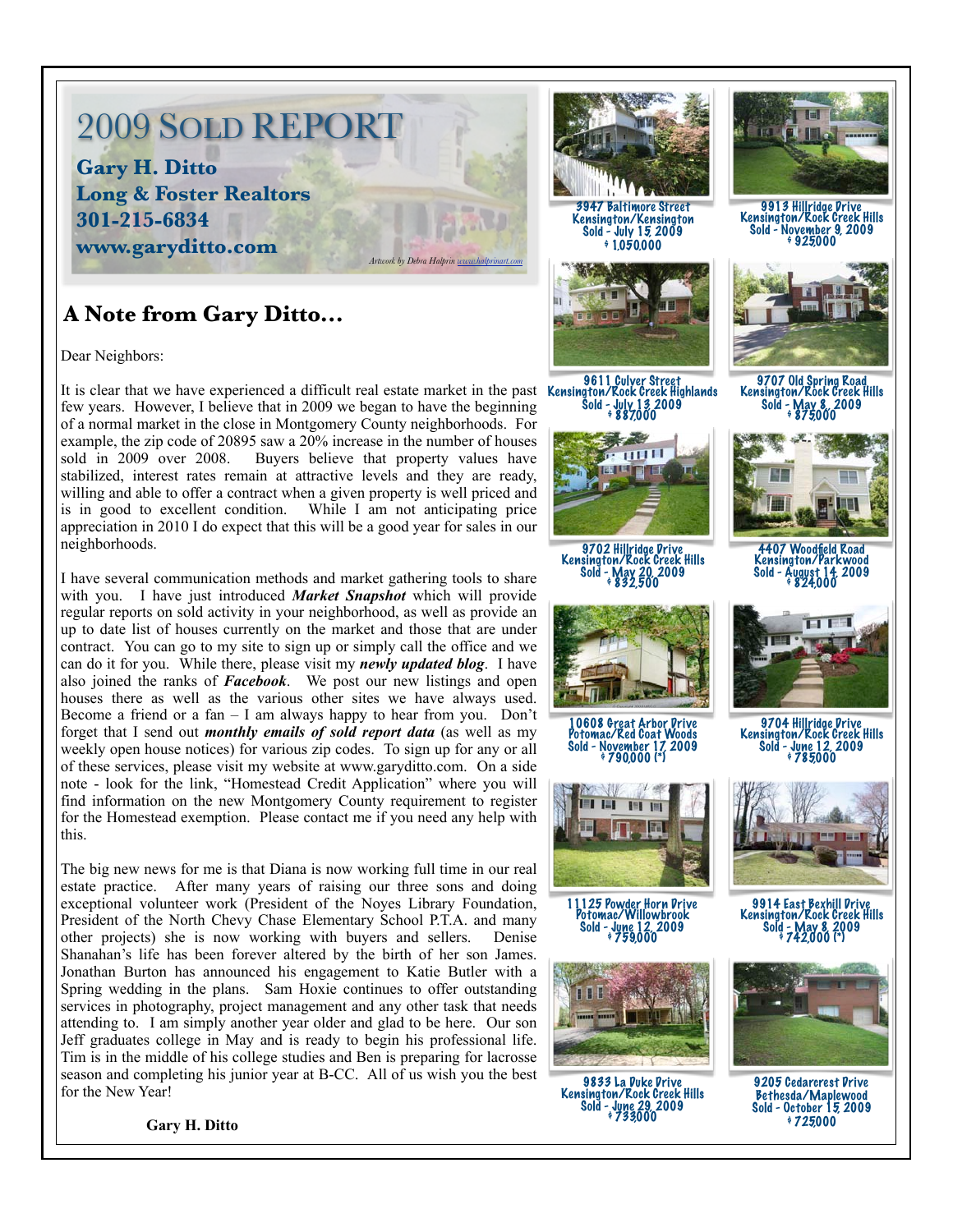## **2009 SALES**

| <b>MAPLEWOC</b><br><b>KENSINGTON - KENSINGTON</b> |                   |             |       |                        |  |  |  |  |  |
|---------------------------------------------------|-------------------|-------------|-------|------------------------|--|--|--|--|--|
| 10109 FREDERICK AVE                               | Colonial          | \$1,100,000 | 12/16 | GAF                    |  |  |  |  |  |
| 3947 BALTIMORE ST                                 | Victorian         | \$1,050,000 | 7/15  | 5712 KINGSWOOI         |  |  |  |  |  |
| 10203 MONTGOMERY AVE                              | Contempora        | \$845,000   | 1/26  | 5807 KINGSWOOI         |  |  |  |  |  |
| 10547 WHEATLEY ST                                 | Internationa      | \$750,000   | 4/3   | 9306 LINDEN AVI        |  |  |  |  |  |
| 10117 FREDERICK AVE                               | Contempora        | \$680,000   | 7/1   | 9809 BROAD ST          |  |  |  |  |  |
| 10103 FREDERICK AVE                               | Split Fover       | \$640,000   | 4/30  | 5503 SPRUCE TREE /     |  |  |  |  |  |
| 10111 KENSINGTON PKWY                             | Rambler           | \$615,000   | 7/27  | 9401 LINDEN AVI        |  |  |  |  |  |
| 4010 PROSPECT ST                                  | Colonial          | \$585,000   | 7/10  | 5516 SPRUCE TREE A     |  |  |  |  |  |
| <b>3414 WAKE DR</b>                               | Bungalow          | \$559,000   | 6/19  | 5508 CHARLES ST        |  |  |  |  |  |
| 3914 WASHINGTON ST                                | Arts & Craft      | \$550,000   | 9/25  | 5201 FORDYCE PI        |  |  |  |  |  |
| 10014 FREDERICK AVE                               | Other             | \$540,000   | 8/17  | 9515 EDGELEY RI        |  |  |  |  |  |
| 3506 KENT ST                                      | Split Level       | \$540,000   | 10/14 | 5300 ALTA VISTA        |  |  |  |  |  |
| 10523 SAINT PAUL ST                               | Colonial          | \$536,000   | 8/13  | 5106 VIKING RD         |  |  |  |  |  |
| 3716 DUPONT AVE                                   | Cape Cod          | \$477,000   | 10/22 | 5304 CAMBERLEY AV      |  |  |  |  |  |
| 3708 FARRAGUT AVE                                 | Colonial          | \$450,000   | 7/9   | 9600 LINDEN AVI        |  |  |  |  |  |
| 10543 WHEATLEY ST                                 | Colonial          | \$440,000   | 3/16  | 5530 CHARLES ST        |  |  |  |  |  |
| 10423 MANNAKEE ST                                 | Cape Cod          | \$390,000   | 4/21  | 9519 EDGELEY RI        |  |  |  |  |  |
| 3510 DUPONT AVE                                   | Rancher           | \$316,000   | 2/10  | 5116 WICKETT TE        |  |  |  |  |  |
| 10701 SAINT PAUL ST                               | Rambler           | \$300,000   | 5/18  | 5215 ACACIA AVE        |  |  |  |  |  |
| PARKWOOD - KENSINGTON & BETHESDA                  |                   |             |       | 5111 ELSMERE AV        |  |  |  |  |  |
|                                                   |                   |             |       | 5100 WICKETT TI        |  |  |  |  |  |
| 10125 PARKWOOD DR                                 | Colonial          | \$1,210,000 | 6/30  | 5208 ACACIA AVE        |  |  |  |  |  |
| 9629 PARKWOOD DR                                  | Colonial          | \$1,170,500 | 7/2   | 5211 CHANDLER          |  |  |  |  |  |
| 10103 ASHWOOD DR                                  | Colonial          | \$1,050,000 | 5/15  | 5010 ALTA VISTA        |  |  |  |  |  |
| 10216 PARKWOOD DR                                 | Colonial          | \$1,040,000 | 5/14  | 5203 ACACIA AVE        |  |  |  |  |  |
| 10140 CRESTWOOD RD                                | Colonial          | \$975,000   | 7/23  | 9502 FOREST RD         |  |  |  |  |  |
| 4402 EDGEFIELD RD                                 | Colonial          | \$875,000   | 4/24  | 5815 KINGSWOOI         |  |  |  |  |  |
| 4407 WOODFIELD RD                                 | Colonial          | \$824,000   | 8/14  | 5109 BENTON AV         |  |  |  |  |  |
| 4401 EDGEFIELD RD                                 | Colonial          | \$820,000   | 8/27  | <b>ROCK CRK</b>        |  |  |  |  |  |
| <b>4500 EVERETT ST</b>                            | Cape Cod          | \$720,000   | 8/13  | 3926 KINCAID TE        |  |  |  |  |  |
| 4622 WOODFIELD RD                                 | Colonial          | \$720,000   | 8/26  | 3821 ARCHER PL         |  |  |  |  |  |
| 10012 CRESTWOOD RD                                | Rambler           | \$650,000   | 6/26  | 11304 MITSCHER         |  |  |  |  |  |
| 4408 WOODFIELD RD                                 | Cape Cod          | \$649,900   | 7/22  | 4111 DENFELD AV        |  |  |  |  |  |
| 10148 CRESTWOOD RD                                | Cape Cod          | \$645,000   | 5/20  | <b>11214 DEWEY RD</b>  |  |  |  |  |  |
| <b>4612 ROXBURY DR</b>                            | Cape Cod          | \$630,750   | 8/21  | 4215 MCCAIN CT         |  |  |  |  |  |
| 4405 GLENRIDGE ST                                 | Colonial          | \$629,000   | 11/9  | 11209 LANDY CT         |  |  |  |  |  |
| <b>4529 EVERETT ST</b>                            | Cape Cod          | \$620,000   | 3/27  | 11110 MITSCHER         |  |  |  |  |  |
| 4720 EDGEFIELD RD                                 | Rambler           | \$600,000   | 12/11 | 11103 MITSCHER         |  |  |  |  |  |
| 9800 PARKWOOD DR                                  | Rambler           | \$589,000   | 8/26  | 4211 MCCAIN CT         |  |  |  |  |  |
| 10207 OLDFIELD DR                                 | Cape Cod          | \$575,000   | 5/20  | 4041 BYRD RD           |  |  |  |  |  |
| 10239 PARKWOOD DR                                 | Cape Cod          | \$570,000   | 5/27  | 4203 MCCAIN CT         |  |  |  |  |  |
| 10105 ASHWOOD DR                                  | Cape Cod          | \$567,500   | 4/2   | 4009 DENFELD A         |  |  |  |  |  |
| 10244 PARKWOOD DR                                 | Rambler           | \$560,000   | 1/28  | 4112 MITSCHER O        |  |  |  |  |  |
| <b>4517 EVERETT ST</b>                            | Rambler           | \$555,000   | 5/29  | 11112 MITSCHER         |  |  |  |  |  |
| 9913 THORNWOOD RD                                 | Rambler           | \$555,000   | 7/6   | 3908 DENFELD A         |  |  |  |  |  |
| 9917 THORNWOOD RD                                 | Rambler           | \$550,000   | 3/31  | 4009 SPRUELL DI        |  |  |  |  |  |
| <b>4531 EVERETT ST</b>                            | Rambler           | \$528,000   | 3/19  | 3928 DENFELD C         |  |  |  |  |  |
| 10106 WILDWOOD RD                                 | Rambler           | \$462,000   | 10/31 | <b>3928 KINCAID TE</b> |  |  |  |  |  |
| <b>4419 EVERETT ST</b>                            | Rambler           | \$365,000   | 2/18  | 11107 DEWEY RD         |  |  |  |  |  |
| NEWPORT HILLS, KENSINGTON KNOLLS -                |                   |             |       | 11120 WOODSON .        |  |  |  |  |  |
|                                                   | <b>KENSINGTON</b> |             |       | 4110 WEXFORD D         |  |  |  |  |  |
| 11302 SOWARD DR                                   | Colonial          | \$498,000   | 6/26  | <b>4001 LAWRENCE</b>   |  |  |  |  |  |
| 3613 SANDY CT                                     | Split Level       | \$495,000   | 11/18 | 4005 HALSEY ST         |  |  |  |  |  |
| 11307 SOWARD DR                                   | Colonial          | \$480,000   | 7/15  | <b>4002 LAWRENCE</b>   |  |  |  |  |  |
| 3605 ASTORIA RD                                   | Rambler           | \$400,000   | 3/25  | 4003 DECATUR A         |  |  |  |  |  |
| 11122 NEWPORT MILL I Rambler                      |                   | \$400,000   | 4/28  | 4011 DECATUR AV        |  |  |  |  |  |
| 11103 LUND PL                                     | Split Level       | \$385,000   | 3/5   | <b>4021 LAWRENCE</b>   |  |  |  |  |  |
| 3719 ASTORIA RD                                   | Split Foyer       | \$370,000   | 7/24  |                        |  |  |  |  |  |

|                                                                |                          |             | CAPITOL VIEW PARK - SILVER SPRING |                                                     |                          |             |  |  |  |
|----------------------------------------------------------------|--------------------------|-------------|-----------------------------------|-----------------------------------------------------|--------------------------|-------------|--|--|--|
| MAPLEWOOD, ALTA VISTA, ALTA VISTA<br><b>GARDENS - BETHESDA</b> |                          |             |                                   | 2805 BEECHBANK RD<br>Contempora                     |                          |             |  |  |  |
| <b>5712 KINGSWOOD RD</b>                                       | Colonial                 | \$1,250,000 | 3/22                              |                                                     |                          | \$800,000   |  |  |  |
| <b>5807 KINGSWOOD RD</b>                                       | Arts & Craft \$1,160,000 |             | 1/16                              | 10203 MENLO AVE                                     | Victorian                | \$700,000   |  |  |  |
| <b>9306 LINDEN AVE</b>                                         | Colonial                 | \$1,150,000 | 11/9                              | 10301 METROPOLITAN AVE Craftsman<br>10200 MENLO AVE |                          | \$689,000   |  |  |  |
| 9809 BROAD ST                                                  | Colonial                 | \$1,125,000 | 8/14                              |                                                     | Cape Cod                 | \$567,000   |  |  |  |
| 5503 SPRUCE TREE AVE                                           | Colonial                 | \$1,100,000 | 6/30                              | <b>10109 DAY AVE</b>                                | Colonial                 | \$559,000   |  |  |  |
| <b>9401 LINDEN AVE</b>                                         | Colonial                 |             | 7/7                               | 10216 GRANT AVE                                     | Rambler                  | \$530,000   |  |  |  |
| 5516 SPRUCE TREE AVE                                           |                          | \$1,075,000 |                                   | 9913 CAPITOL VIEW AVE                               | Bungalow                 | \$529,000   |  |  |  |
|                                                                | Colonial                 | \$949,000   | 7/23                              | 10104 GRANT AVE                                     | Rambler                  | \$510,000   |  |  |  |
| 5508 CHARLES ST                                                | Colonial                 | \$865,000   | 11/16                             | 10038 PRATT PL                                      | Arts & Craft             | \$445,000   |  |  |  |
| 5201 FORDYCE PL                                                | Craftsman                | \$805,000   | 6/24                              | 10017 MENLO AVE                                     | Contempora               | \$412,000   |  |  |  |
| 9515 EDGELEY RD                                                | Split Level              | \$762,000   | 6/12                              | <b>10215 DAY AVE</b>                                | Cape Cod                 | \$395,000   |  |  |  |
| 5300 ALTA VISTA RD                                             | Colonial                 | \$754,900   | 4/14                              | 10220 GRANT AVE                                     | Bungalow                 | \$390,000   |  |  |  |
| <b>5106 VIKING RD</b>                                          | Split Level              | \$730,000   | 10/7                              | 10046 PRATT PL                                      | Bungalow                 | \$365,000   |  |  |  |
| <b>5304 CAMBERLEY AVE</b>                                      | Split Level              | \$725,000   | 4/30                              | 10116 CAPITOL VIEW AVE                              | Bungalow                 | \$335,000   |  |  |  |
| <b>9600 LINDEN AVE</b>                                         | Colonial                 | \$700,400   | 7/7                               | 10212 MEREDITH AVE                                  | Rambler                  | \$294,900   |  |  |  |
| <b>5530 CHARLES ST</b>                                         | Cape Cod                 | \$700,000   | 5/15                              | 9723 CAPITOL VIEW AVE                               | Bungalow                 | \$169,290   |  |  |  |
| <b>9519 EDGELEY RD</b>                                         | Split Level              | \$670,000   | 5/26                              | <b>BYEFORDE &amp; ROCK CREEK HIGHLANDS</b>          |                          |             |  |  |  |
| <b>5116 WICKETT TER</b>                                        | Split Level              | \$653,500   | 4/17                              | <b>BETHESDA &amp; KENSINGTON</b>                    |                          |             |  |  |  |
| <b>5215 ACACIA AVE</b>                                         | Craftsman                | \$640,000   | 9/9                               | 4101 DEWMAR CT                                      | Split Level              | \$825,000   |  |  |  |
| <b>5111 ELSMERE AVE</b>                                        | Colonial                 | \$635,000   | 7/13                              | 9705 BYEFORDE RD                                    | Split Level              | \$799,000   |  |  |  |
| 5100 WICKETT TER                                               | Split Level              | \$625,000   | 4/24                              | 9703 CEDAR LN                                       | Traditional              | \$742,000   |  |  |  |
| <b>5208 ACACIA AVE</b>                                         | Split Foyer              | \$617,500   | 6/4                               | 9707 CEDAR LN                                       | Split Level              | \$715,000   |  |  |  |
| 5211 CHANDLER ST                                               | Colonial                 | \$612,000   | 6/18                              | <b>9611 CULVER ST</b>                               | Split Level              | \$887,000   |  |  |  |
| 5010 ALTA VISTA RD                                             | Split Level              | \$606,000   | 7/1                               | 9701 CULVER ST                                      | Split Level              | \$650,000   |  |  |  |
| <b>5203 ACACIA AVE</b>                                         | Rambler                  | \$580,500   | 2/27                              | HOMEWOOD - KENSINGTON                               |                          |             |  |  |  |
| 9502 FOREST RD                                                 | Rambler                  | \$570,000   | 4/30                              | 10311 MEREDITH AVE                                  | Colonial                 | \$580,000   |  |  |  |
| <b>5815 KINGSWOOD RD</b>                                       | Colonial                 | \$567,100   | 7/8                               | 3003 FAYETTE RD                                     | Cape Cod                 | \$499,000   |  |  |  |
| <b>5109 BENTON AVE</b>                                         | Rambler                  | \$560,000   | 5/18                              | <b>3019 FERNDALE ST</b>                             | Cape Cod                 | \$467,500   |  |  |  |
| ROCK CRK PALISADES - KENSINGTON                                |                          |             |                                   | <b>3311 FERNDALE ST</b>                             | Cape Cod                 | \$465,000   |  |  |  |
| <b>3926 KINCAID TER</b>                                        | Colonial                 | \$640,000   | 5/20                              | 3014 PLYERS MILL RD                                 | Rambler                  | \$423,000   |  |  |  |
| 3821 ARCHER PL                                                 | Split Level              | \$499,000   | 6/29                              | 3211 FERNDALE ST                                    | Cape Cod                 | \$409,900   |  |  |  |
| <b>11304 MITSCHER ST</b>                                       | Split Level              | \$480,000   | 7/15                              | 3000 FERNDALE ST                                    | Cape Cod                 | \$392,000   |  |  |  |
| <b>4111 DENFELD AVE</b>                                        | Contempora               | \$470,000   | 10/8                              | 3112 FAYETTE RD                                     | Cape Cod                 | \$370,000   |  |  |  |
| 11214 DEWEY RD                                                 | Raised Ranc              | \$460,000   | 8/10                              | 3211 BLUEFORD RD                                    | Rambler                  | \$365,000   |  |  |  |
| <b>4215 MCCAIN CT</b>                                          | Split Level              | \$448,000   | 5/6                               | 3132 PLYERS MILL RD                                 | Rambler                  | \$350,000   |  |  |  |
| <b>11209 LANDY CT</b>                                          | Cape Cod                 | \$445,000   | 12/11                             | 3004 DENNIS AVE                                     | Split Level              | \$340,000   |  |  |  |
| 11110 MITSCHER ST                                              | Cape Cod                 | \$440,000   | 4/30                              | 10310 DRUMM AVE                                     | Bungalow                 | \$326,000   |  |  |  |
| 11103 MITSCHER ST                                              | Raised Raml              | \$428,750   | 9/15                              | 3209 EDGEWOOD RD                                    | Rambler                  | \$275,050   |  |  |  |
| <b>4211 MCCAIN CT</b>                                          | Split Level              | \$425,000   | 6/23                              | 3004 BLUEFORD RD                                    | Rambler                  | \$185,000   |  |  |  |
| 4041 BYRD RD                                                   | Rambler                  | \$425,000   | 6/25                              | KENSINGTON ESTATES, MARTINS ADD TO                  |                          |             |  |  |  |
| <b>4203 MCCAIN CT</b>                                          | Cape Cod                 | \$425,000   | 4/16                              | <b>CH VIEW &amp; KENSINGTON TERRACE -</b>           | <b>KENSINGTON</b>        |             |  |  |  |
| <b>4009 DENFELD AVE</b>                                        | Contempora               | \$411,000   | 8/20                              | 4302 BROOKFIELD DR Colonial                         |                          | \$1,100,000 |  |  |  |
| 4112 MITSCHER CT                                               | Cape Cod                 | \$410,000   | 2/27                              | <b>4214 ANTHONY ST</b>                              | Arts & Craft \$1,075,000 |             |  |  |  |
| 11112 MITSCHER ST                                              | Cape Cod                 | \$400,000   | 6/30                              | 4404 BROOKFIELD DR                                  | Colonial                 | \$1,017,000 |  |  |  |
| <b>3908 DENFELD AVE</b>                                        | Contempora               | \$383,000   | 5/27                              | 10502 PARKWOOD DR                                   | Colonial                 | \$980,000   |  |  |  |
| <b>4009 SPRUELL DR</b>                                         | Cape Cod                 | \$371,000   | 3/27                              | <b>4313 WARNER ST</b>                               | Colonial                 | \$975,000   |  |  |  |
| <b>3928 DENFELD CT</b>                                         | Contempora               | \$370,000   | 7/31                              | 4204 AMBLER DR                                      | Colonial                 | \$940,000   |  |  |  |
| <b>3928 KINCAID TER</b>                                        | Rambler                  | \$330,000   | 6/12                              | <b>10304 PARKWOOD DR</b>                            | Colonial                 | \$745,000   |  |  |  |
| 11107 DEWEY RD                                                 | Other                    | \$327,000   | 9/25                              | 10610 PARKWOOD DR                                   | Colonial                 | \$725,000   |  |  |  |
| 11120 WOODSON AVE                                              | Split Level              | \$325,000   | 1/16                              | 4405 CLEARBROOK LN                                  | Rambler                  | \$687,000   |  |  |  |
| <b>4110 WEXFORD DR</b>                                         | Bilevel                  | \$322,900   | 2/6                               | 4404 PULLER DR                                      | Colonial                 | \$630,000   |  |  |  |
| <b>4001 LAWRENCE AVE</b>                                       | Cape Cod                 | \$317,000   | 7/16                              | 10416 EWELL AVE                                     | Colonial                 | \$580,000   |  |  |  |
| 4005 HALSEY ST                                                 | Rambler                  | \$308,000   | 6/26                              | <b>4513 PULLER DR</b>                               | Rambler                  | \$542,268   |  |  |  |
| <b>4002 LAWRENCE AVE</b>                                       | Rambler                  | \$282,500   | 3/3                               | 4304 AMBLER DR                                      | Colonial                 | \$532,000   |  |  |  |
| <b>4003 DECATUR AVE</b>                                        | Rambler                  | \$260,000   | 6/26                              | 10307 GREENFIELD ST                                 | Rambler                  | \$459,000   |  |  |  |
| <b>4011 DECATUR AVE</b>                                        | Rambler                  | \$220,000   | 3/31                              | 4312 CLEARBROOK LN                                  | Colonial                 | \$433,000   |  |  |  |
| <b>4021 LAWRENCE AVE</b>                                       | Cape Cod                 | \$209,900   | 2/17                              | 4516 PULLER DR                                      | Cape Cod                 | \$430,000   |  |  |  |
|                                                                |                          |             |                                   |                                                     |                          |             |  |  |  |

|                | 2805 BEECHBANK RD                            | Contempora               | \$800,000   | 9/30  |
|----------------|----------------------------------------------|--------------------------|-------------|-------|
| 22             | 10203 MENLO AVE                              | Victorian                | \$700,000   | 3/26  |
| <sup>16</sup>  | 10301 METROPOLITAN AVE Craftsman             |                          | \$689,000   | 8/7   |
| /9             | 10200 MENLO AVE                              | Cape Cod                 | \$567,000   | 1/30  |
| 14             | <b>10109 DAY AVE</b>                         | Colonial                 | \$559,000   | 8/17  |
| 30             | 10216 GRANT AVE                              | Rambler                  | \$530,000   | 4/15  |
| /7             | 9913 CAPITOL VIEW AVE                        | Bungalow                 | \$529,000   | 4/20  |
| 23             | 10104 GRANT AVE                              | Rambler                  | \$510,000   | 7/10  |
| 16             | 10038 PRATT PL                               | Arts & Craft             | \$445,000   | 7/1   |
| 24             | 10017 MENLO AVE                              | Contempora               | \$412,000   | 4/20  |
| 12             | <b>10215 DAY AVE</b>                         | Cape Cod                 | \$395,000   | 7/31  |
| 14             | 10220 GRANT AVE                              | Bungalow                 | \$390,000   | 6/12  |
| /7             | 10046 PRATT PL                               | Bungalow                 | \$365,000   | 12/23 |
| 30             | 10116 CAPITOL VIEW AVE                       | Bungalow                 | \$335,000   | 1/23  |
| /7             | 10212 MEREDITH AVE                           | Rambler                  | \$294,900   | 9/24  |
| '15            | 9723 CAPITOL VIEW AVE                        | Bungalow                 | \$169,290   | 8/7   |
| 26             | <b>BYEFORDE &amp; ROCK CREEK HIGHLANDS -</b> |                          |             |       |
| '17            | <b>BETHESDA &amp; KENSINGTON</b>             |                          |             |       |
| $^{1/9}$       | 4101 DEWMAR CT                               | Split Level              | \$825,000   | 9/25  |
| 13             | 9705 BYEFORDE RD                             | Split Level              | \$799,000   | 8/28  |
| 24             | 9703 CEDAR LN                                | Traditional              | \$742,000   | 12/12 |
| ./4            | 9707 CEDAR LN                                | Split Level              | \$715,000   | 7/27  |
| '18            | 9611 CULVER ST                               | Split Level              | \$887,000   | 7/13  |
| /1             | 9701 CULVER ST                               | Split Level              | \$650,000   | 6/25  |
| 27             | HOMEWOOD - KENSINGTON                        |                          |             |       |
| 30             | 10311 MEREDITH AVE                           | Colonial                 | \$580,000   | 12/21 |
| /8             | 3003 FAYETTE RD                              | Cape Cod                 | \$499,000   | 5/28  |
| '18            | 3019 FERNDALE ST                             | Cape Cod                 | \$467,500   | 3/27  |
|                | 3311 FERNDALE ST                             | Cape Cod                 | \$465,000   | 6/19  |
| 20             | 3014 PLYERS MILL RD                          | Rambler                  | \$423,000   | 7/14  |
| 29             | 3211 FERNDALE ST                             | Cape Cod                 | \$409,900   | 11/14 |
| 15             | 3000 FERNDALE ST                             | Cape Cod                 | \$392,000   | 6/30  |
| $\sqrt{8}$     | 3112 FAYETTE RD                              | Cape Cod                 | \$370,000   | 7/31  |
| '10            | 3211 BLUEFORD RD                             | Rambler                  | \$365,000   | 7/16  |
| $\frac{76}{5}$ | 3132 PLYERS MILL RD                          | Rambler                  | \$350,000   | 5/26  |
| $^{\prime}11$  | 3004 DENNIS AVE                              | Split Level              | \$340,000   | 11/12 |
| 30             | 10310 DRUMM AVE                              | Bungalow                 | \$326,000   | 10/29 |
| '15            | 3209 EDGEWOOD RD                             | Rambler                  | \$275,050   | 8/3   |
| 23             | 3004 BLUEFORD RD                             | Rambler                  | \$185,000   | 7/15  |
| 25             | KENSINGTON ESTATES, MARTINS ADD TO CH        |                          |             |       |
| 16             | <b>CH VIEW &amp; KENSINGTON TERRACE -</b>    | <b>KENSINGTON</b>        |             |       |
| <sup>20</sup>  | 4302 BROOKFIELD DR Colonial                  |                          | \$1,100,000 | 10/27 |
| 27             | 4214 ANTHONY ST                              | Arts & Craft \$1,075,000 |             | 5/22  |
| 30             | 4404 BROOKFIELD DR                           | Colonial                 | \$1,017,000 | 4/15  |
| 27             | 10502 PARKWOOD DR                            | Colonial                 | \$980,000   | 12/22 |
| 27             | <b>4313 WARNER ST</b>                        | Colonial                 | \$975,000   | 10/15 |
| 31             | 4204 AMBLER DR                               | Colonial                 | \$940,000   | 5/20  |
| 12             | 10304 PARKWOOD DR                            | Colonial                 | \$745,000   | 7/8   |
| 25             | 10610 PARKWOOD DR                            | Colonial                 | \$725,000   | 5/22  |
| 16             | 4405 CLEARBROOK LN                           | Rambler                  | \$687,000   | 4/30  |
| :/6            | 4404 PULLER DR                               | Colonial                 | \$630,000   | 12/17 |
| 16             | 10416 EWELL AVE                              | Colonial                 | \$580,000   | 5/20  |
| <b>26</b>      | <b>4513 PULLER DR</b>                        | Rambler                  | \$542,268   | 12/21 |
| /3             | <b>4304 AMBLER DR</b>                        | Colonial                 | \$532,000   | 4/30  |
| <sup>26</sup>  | 10307 GREENFIELD ST                          | Rambler                  | \$459,000   | 6/30  |
| 31             | <b>4312 CLEARBROOK LN</b>                    | Colonial                 | \$433,000   | 9/24  |
| 17             | <b>4516 PULLER DR</b>                        | Cape Cod                 | \$430,000   | 11/17 |
|                |                                              |                          |             |       |





9707 Cedar Lane Bethesda/Rock Creek Highlands Sold - July 27, 2009 \$ 715,000



4405 Clearbrook Lane Kens/Martins Add to Ch Ch View Sold - April 30, 2009  $687,000$ 



9836 Campbell Drive Kensington/Rock Creek Hills Sold - August 11, 2009  $9661,000$ 



8912 Spring Valley Road Chevy Chase/Chevy Chase Sold - August 3, 2009  $9650,000$ 





10103 Frederick Avenue Kensington/Kensington Sold - April 30, 2009 \$ 640,000

*Sign up for Market Snapshot [www.garyditto.com](http://www.garyditto.com)*



4001 Glenridge Street Kensington/Chevy Chase View Sold - August 26, 2009 \$ 600,000



Bethesda/Parkwood Sold - August 26, 2009 \$ 589,000



3601 East West Highway Chevy Chase/Chevy Chase Sold - June 22, 2009 \$ 586,000



*Gary H. Ditto - Houses Rented Throughout 2009*

**Jer** 图图

2509 Campbell Place Kensington/Rock Creek Hills Sold - December 23, 2009 \$ 583,500

2808 Terrace Drive - Chevy Chase - \$ 2,650 10008 Frederick Avenue - Kensington - \$ 2,295 3 Torrance Court - Kensington - \$ 2,250

4219 Anthony Street - Kensington - \$ 1,775 4115 Warner Street - Kensington - \$ 1,550 10716 Kings Riding Way #T4-20 - \$ 1,250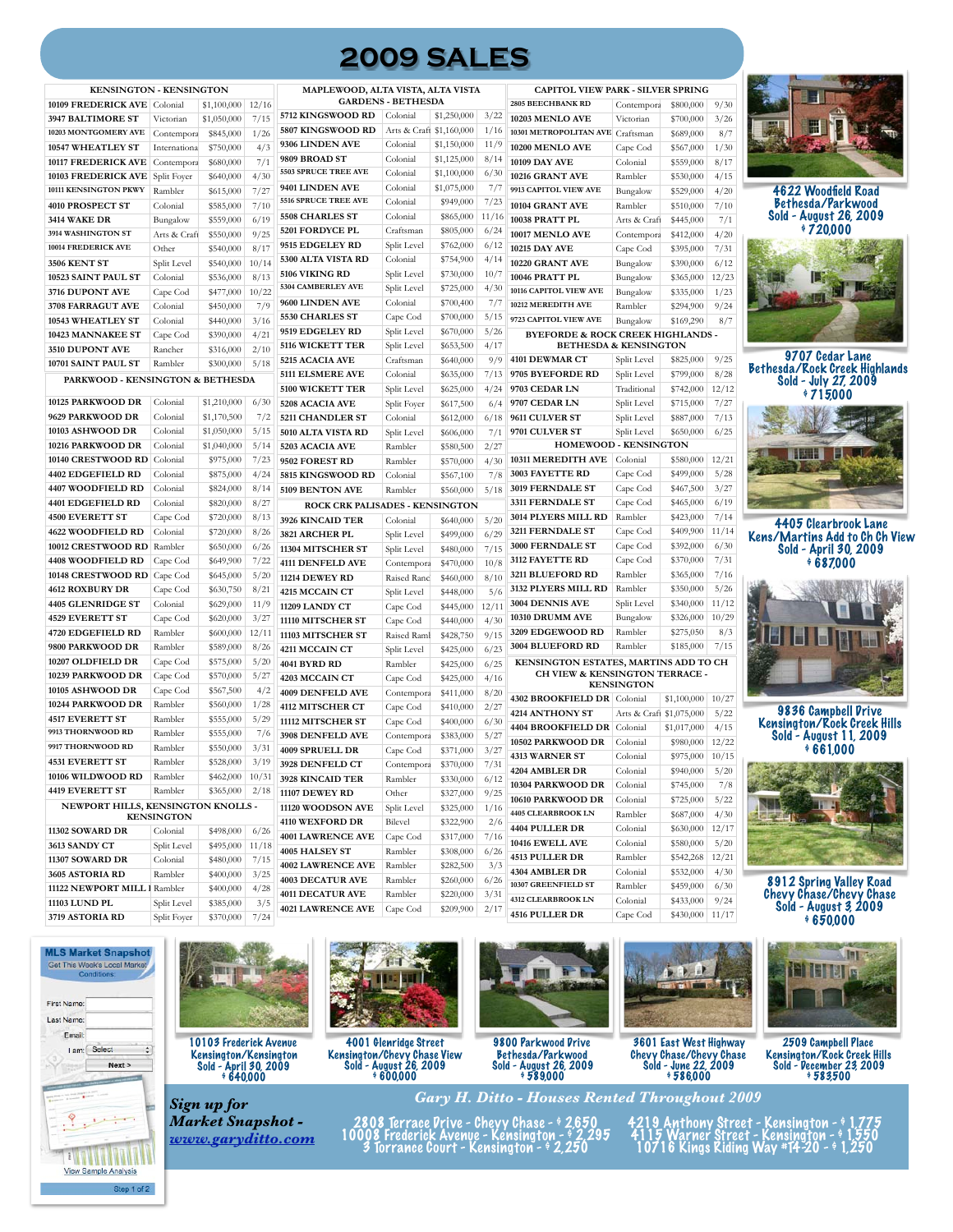

3414 Wake Drive Kensington/Kensington Sold - June 19, 2009 \$ 559,000



10900 Orleans Way Kensington/Garrett Park Estates Sold - July 9, 2009  $9485000$  (\*)



10918 Drumm Avenue Kensington/Kensington Heights Sold - May 8, 2009  $9460,000$ 



10307 Greenfield Street Kensington/Kensington Estates Sold - June 30, 2009  $459,000$ 



15137 Winesap Drive Potomac/Quince Orchard Knolls Sold - October 23, 2009  $945000$ 



19113 Jericho Drive Gaithersburg/Seneca Whetstone Sold - October 23, 2009  $*420,000$  (\*)



4513 Puller Drive Kensington/Kensington Estates Sold - December 18, 2009 \$ 542,268

**BÍIE** H

4304 Ambler Drive Kensington/Kensington Estates Sold - April 30, 2009  $9532,000$ 



10104 Grant Avenue Silver Spring/Capitol View Park Sold - July 10, 2009  $9510,000$ 



3613 Sandy Court Kensington/Newport Hills Sold - November 18, 2009  $9495000$ 

| NORTH CH CH-KENILWORTH, SPRINHILL,<br>PARKCREST, ROCK CREEK KNOLLS, ROLLING |                             |                        |       | MCKENNY HILLS & CARROLL KNOLLS -<br><b>SILVER SPRING</b> |             |                                                        |               | <b>KENSINGTON HEIGHTS &amp; KENSINGTON</b><br><b>ORCHIDS - KENSINGTON</b>                    |             |                         |       |
|-----------------------------------------------------------------------------|-----------------------------|------------------------|-------|----------------------------------------------------------|-------------|--------------------------------------------------------|---------------|----------------------------------------------------------------------------------------------|-------------|-------------------------|-------|
|                                                                             | <b>HILLS - CHEVY CHASE</b>  |                        |       | 10109 GARDINER AVE                                       | Colonial    | \$520,000                                              | 5/26          | 3100 DRUMM CT                                                                                | Colonial    | \$776,000               | 11/4  |
| <b>5808 CONN AVE</b>                                                        | Colonial                    | $$1,405,000$ 11/30     |       | 2314 HOMESTEAD DR                                        | Colonial    | \$440,000                                              | 6/30          | 3200 RED ORCHID WAY                                                                          | Colonial    | \$775,000               | 9/14  |
| 5510 MONTGOMERY ST                                                          | Colonial                    | \$1,145,000            | 2/28  | 2404 CHURCHILL RD                                        | Colonial    | \$438,000                                              | 5/28          | 3218 RED ORCHID WAY                                                                          | Colonial    | \$772,500               | 3/30  |
| 3209 FLUSHING MEADOW TER Colonial                                           |                             | \$1,060,000            | 5/29  | 10104 KOHLER RD                                          | Split Level | \$437,000                                              | 4/17          | 3407 FARRAGUT AVE                                                                            | Colonial    | \$770,000               | 11/17 |
| 8811 JONES MILL RD                                                          | Split Level                 | \$1,040,000            | 10/23 | 2425 ECCLESTON ST                                        | Rambler     | \$415,000                                              | 11/24         | 3214 GEIGER AVE                                                                              | Colonial    | \$649,000               | 5/20  |
| 9003 CLIFFORD AVE                                                           | Colonial                    | \$869,000              | 5/29  | <b>2518 HARMON RD</b>                                    | Cape Cod    | \$415,000                                              | 12/21         | 10716 CASPER ST                                                                              | Contempora  | \$580,000               | 2/18  |
| 3403 GLENMOOR DR                                                            | Colonial                    | \$850,000              | 4/8   |                                                          |             |                                                        |               |                                                                                              |             |                         |       |
| 3415 GLENMOOR DR                                                            | Colonial                    | \$830,000              | 5/22  | 2500 HAYDEN DR<br>2611 LOMA ST                           | Colonial    | \$410,000                                              | 5/29<br>11/24 | 10717 BENTLEY LN                                                                             | Colonial    | \$525,000               | 4/16  |
| <b>3703 STEWART DRWY</b>                                                    | Rambler                     | \$823,500              | 9/8   |                                                          | Split Level | \$405,000                                              |               | 2828 JUTLAND RD                                                                              | Colonial    | \$515,000               | 8/28  |
| 3510 INVERNESS DR                                                           | Colonial                    | \$795,000              | 6/23  | 2405 CHURCHILL RD                                        | Colonial    | \$399,000                                              | 1/28          | 2817 MCCOMAS AVE                                                                             | Cape Cod    | \$462,000               | 7/13  |
| 3812 KENILWORTH DRWY                                                        | Colonial                    | \$795,000              | 11/16 | 2304 DEXTER AVE                                          | Colonial    | \$370,000                                              | 9/25          | 10918 DRUMM AVE                                                                              | Colonial    | \$460,000               | 5/8   |
| 3510 INVERNESS DR                                                           | Colonial                    | \$795,000              | 6/23  | 10427 HAYWOOD DR                                         | Rambler     | \$369,900                                              | 12/11         | 3008 FINDLEY RD                                                                              | Colonial    | \$460,000               | 6/26  |
| 3600 INVERNESS DR                                                           | Dutch Color                 | \$780,000              | 6/16  | 2603 LOMA ST                                             | Rambler     | \$367,000                                              | 7/29          | 10810 TORRANCE DR                                                                            | Colonial    | \$419,000               | 2/23  |
| 9105 BRIERLY RD                                                             | Rambler                     | \$760,000              | 8/21  | 2406 HOMESTEAD DR   Cape Cod                             |             | \$365,000                                              | 11/30         | <b>5 TORRANCE CT</b><br>10720 BENTLEY LN                                                     | Colonial    | \$419,000               | 5/7   |
| 9118 JONES MILL RD                                                          | Colonial                    | \$758,000              | 2/18  | 2411 ECCLESTON ST                                        | Cape Cod    | \$360,000                                              | 10/27         |                                                                                              | Cape Cod    | \$419,000               | 12/21 |
| <b>8813 BRIERLY RD</b>                                                      | Colonial                    | \$746,500              | 9/30  | 10311 INSLEY ST                                          | Rambler     | \$355,000                                              | 12/18         | 11000 DRUMM AVE                                                                              | Cape Cod    | \$410,000               | 6/15  |
| 3606 FAIRCASTLE DR                                                          | Colonial                    | \$695,000              | 4/20  | 10216 GARDINER AVE                                       | Rambler     | \$351,313                                              | 11/20         | 10709 BRUNSWICK AVE                                                                          | Split Level | \$400,000               | 7/21  |
| 3503 HUTCH PL                                                               | Colonial                    | \$685,000              | 10/20 | 2410 HAYDEN DR                                           | Rambler     | \$340,000                                              | 12/18         | <b>10808 TORRANCE DR</b>                                                                     | Colonial    | \$398,000               | 4/3   |
| 9115 BRIERLY RD                                                             | Split Level                 | \$675,000              | 4/20  | 2608 FINCH ST                                            | Rambler     | \$325,000                                              | 5/20          | 3304 GLENWAY DR                                                                              | Split Level | \$397,000               | 4/3   |
| 8810 SPRING VALLEY RD                                                       | Split Level                 | \$659,000              | 8/14  | 10400 BRUNSWICK AVE                                      | Rambler     | \$325,000                                              | 11/20         | 2803 JUTLAND RD                                                                              | Rambler     | \$395,000               | 6/29  |
| 3102 WOODHOLLOW DR                                                          |                             |                        |       | 10200 LESLIE ST                                          | Split Level | \$320,000                                              | 5/29          | 3311 GLENWAY DR                                                                              | Split Level | \$387,500               | 9/30  |
| 8802 WALNUT HILL RD                                                         | Split Level                 | \$652,500              | 11/6  | 2418 HOMESTEAD DR                                        | Rambler     | \$310,000                                              | 5/29          | <b>2608 CALGARY AVE</b>                                                                      | Split Level | \$365,000               | 1/16  |
|                                                                             | Cape Cod                    | \$650,000              | 11/11 | 10103 GARDINER AVE                                       | Colonial    | \$306,000                                              | 6/26          | 10721 SAINT PAUL ST                                                                          | Cape Cod    | \$340,000               | 4/13  |
| 3801 INVERNESS DR                                                           | Rambler                     | \$650,000              | 9/30  | 10209 MCKENNEY AVE                                       | Cape Cod    | \$300,000                                              | 6/8           | 2928 FAULKNER PL                                                                             | Rambler     | \$310,000               | 12/29 |
| 9000 SPRING HILL LN                                                         | Rancher                     | \$650,000              | 11/30 | 10509 BRUNSWICK AVE                                      | Rancher     | \$299,425                                              | 9/4           | 3318 UNIVERSITY BLVD W                                                                       | Cape Cod    | \$305,000               | 2/17  |
| 8912 SPRING VALLEY RD<br>8802 WALNUT HILL RD                                | Split Level                 | \$650,000              | 8/3   | 10401 HUTTING PL                                         | Rambler     | \$280,000                                              | 5/29          | <b>10813 HOBSON ST</b>                                                                       | Cape Cod    | \$290,000               | 6/30  |
|                                                                             | Cape Cod                    | \$650,000              | 11/11 | 10312 HAYWOOD DR                                         | Rambler     | \$279,900                                              | 12/22         | 3001 FINDLEY RD                                                                              | Cape Cod    | \$240,000               | 5/26  |
| 3801 INVERNESS DR                                                           | Rambler                     | \$650,000              | 9/30  | 2314 HILDAROSE DR                                        | Cape Cod    | \$279,000                                              | 5/8           | 3002 UNIVERSITY BLVD W                                                                       | Cape Cod    | \$220,000               | 12/21 |
| 8701 SUSANNA LN                                                             | Rambler                     | \$645,000              | 6/1   | 10303 DUVAWN PL                                          | Rambler     | \$270,000                                              | 9/23          | 3000 FINDLEY RD                                                                              | Cape Cod    | \$215,500               | 5/11  |
| 8817 MONTGOMERY AVE                                                         | Colonial                    | \$609,000              | 6/12  | 2405 EVANS DR                                            | Rambler     | \$258,900                                              | 6/30          | 3008 UNIVERSITY BLVD W                                                                       | Cape Cod    | \$162,500               | 8/7   |
| <b>3608 FAIRCASTLE DR</b>                                                   | Colonial                    | \$605,000              | 6/24  | 10300 DUVAWN PL                                          | Rambler     | \$255,000                                              | 10/13         | ROCK CREEK HILLS & LARCHMONT KNOLLS -                                                        |             |                         |       |
| <b>3315 COQUELIN TER</b>                                                    | Rambler                     | \$595,000              | 10/9  | 2408 DARROW ST                                           | Cape Cod    | \$250,000                                              | 10/28         | <b>KENSINGTON &amp; BETHESDA</b>                                                             |             |                         |       |
| <b>3303 COQUELIN TER</b>                                                    | Rambler                     | \$590,000              | 10/16 | 10215 GARDINER AVE                                       | Rambler     | \$235,000                                              | 8/28          | <b>3615 SAUL RD</b>                                                                          | Traditional | \$1,065,000             | 9/25  |
| <b>3505 INVERNESS DR</b>                                                    | Cape Cod                    | \$525,000              | 11/24 | <b>2503 DENNIS AVE</b>                                   | Rambler     | \$235,000                                              | 7/17          | 9705 BEXHILL DR                                                                              | Cape Cod    | \$975,000               | 10/9  |
| 3224 PARK VIEW RD                                                           | Split Level                 | \$475,000              | 3/19  | 10303 INSLEY ST                                          | Rambler     | \$230,000                                              | 5/29          | 9913 HILLRIDGE DR                                                                            | Colonial    | \$925,000               | 11/9  |
| 8900 CONN AVE                                                               | Rambler                     | \$450,000              | 3/27  | 10308 BRUNSWICK AVE                                      | Rambler     | \$229,151                                              | 10/30         | 9641 BEXHILL DR                                                                              | Rancher     | \$920,000               | 4/30  |
| KENSINGTON VIEW, OAKLAND TERRACE &                                          |                             |                        |       | <b>2518 HARMON RD</b>                                    | Cottage     | \$220,000                                              | 9/11          | 9707 BEXHILL DR                                                                              | Tudor       | \$885,000               | 5/20  |
|                                                                             | <b>KEN GAR - KENSINGTON</b> |                        |       | 2409 DENNIS AVE                                          | Rambler     | \$215,500                                              | 5/29          | 9707 OLD SPRING RD                                                                           | Colonial    | \$875,000               | 5/8   |
| 3002 JENNINGS RD                                                            | Colonial                    | \$790,000              | 5/29  | 2207 DEXTER AVE                                          | Cape Cod    | \$210,000                                              | 12/15         | 9811 LA DUKE DR                                                                              | Colonial    | \$850,000               | 3/25  |
| 11110 MIDVALE RD                                                            | Cape Cod                    | \$450,000              | 7/20  | 2703 DENNIS AVE                                          | Raised Raml | \$202,500                                              | 8/28          | 9702 HILLRIDGE DR                                                                            | Colonial    | \$832,500               | 5/20  |
| 11214 VALLEY VIEW AVE                                                       | Rambler                     | \$435,000              | 6/30  | 10427 HAYWOOD DR                                         | Rambler     | \$200,000                                              | 9/11          | 9808 E BEXHILL DR                                                                            | Split Level | \$802,500               | 9/30  |
| 3111 PLYERS MILL RD                                                         | Colonial                    | \$390,000              | 11/20 | 10311 INSLEY ST                                          | Cape Cod    | \$190,000                                              | 9/18          | 9704 HILLRIDGE DR                                                                            | Colonial    | \$785,000               | 6/12  |
| 3006 UPTON DR                                                               | Rambler                     | \$380,000              | 9/28  | 10401 HAYWOOD DR                                         | Rambler     | \$175,000                                              | 7/15          | 9809 OLD SPRING RD                                                                           | Rambler     | \$782,000               | 6/4   |
| 3108 JENNINGS RD                                                            | Cape Cod                    | \$365,000              | 10/30 | 10401 HAYWOOD DR                                         | Rambler     | \$175,000                                              | 8/24          | <b>9906 LA DUKE DR</b>                                                                       | Colonial    | \$774,000               | 4/30  |
| 3911 HAMPDEN ST                                                             | Bungalow                    | \$363,000              | 7/30  | <b>CHEVY CHASE VIEW- KENSINGTON</b>                      |             |                                                        |               | 9530 EAST STANHOPE RD                                                                        | Cape Cod    | \$770,000               | 3/12  |
| 3113 PLYERS MILL RD                                                         | Cape Cod                    | \$330,000              | 10/23 | <b>4028 FRANKLIN ST</b>                                  | Colonial    | \$1,175,000                                            | 3/13          | 9601 BARROLL LN                                                                              | Bilevel     | \$764,500               | 10/19 |
| 3016 JENNINGS RD                                                            | Rambler                     | \$325,000              | 6/25  | 3910 DRESDEN ST                                          | Colonial    | \$1,150,000                                            | 10/30         | 9806 HILLRIDGE DR                                                                            | Rambler     | \$745,000               | 1/6   |
| 2730 JENNINGS RD                                                            | Rambler                     | \$267,000              | 7/31  | <b>4314 GLENROSE ST</b>                                  | Carriage Ho | $$750,000$ 12/15                                       |               | <b>9914 BEXHILL DR</b>                                                                       | Rambler     | \$742,000               | 5/8   |
| <b>2901 JENNINGS RD</b>                                                     | Rambler                     | \$225,000              | 9/18  | 4001 GLENRIDGE ST                                        | Bungalow    | \$600,000                                              | 8/26          | <b>9833 LA DUKE DR</b>                                                                       | Colonial    | \$733,000               | 6/29  |
| 4002 HAMPDEN ST                                                             | Other                       | \$200,000              | 7/31  | 4009 SAUL RD                                             | Colonial    | \$540,000                                              | 10/21         | 9800 HILL ST                                                                                 | Colonial    | \$712,000               | 6/1   |
| <b>4123 PLYERS MILL RD</b>                                                  | Raised Ranc                 | \$175,000              | 4/17  |                                                          |             |                                                        |               | 9632 BEXHILL DR                                                                              | Rambler     | \$695,000               | 9/29  |
| <b>GARRET PARK ESTATES, WHITE FLINT PARK &amp;</b>                          |                             |                        |       | NORTH KENSINGTON - KENSINGTON                            |             |                                                        |               | 9836 CAMPBELL DR                                                                             | Colonial    | \$661,000               | 8/11  |
| STRATHMORE PLACE - KENSINGTON                                               |                             |                        |       | 3732 NIMITZ RD                                           | Traditional | \$365,000                                              | 10/21         | 9815 CAMPBELL DR                                                                             | Colonial    | \$660,000               | 10/16 |
| <b>4913 FLANDERS AVE</b><br>5307 STRATHMORE AVE                             | Colonial                    | \$810,000              | 9/2   | 3808 DECATUR AVE                                         | Colonial    | \$275,000                                              | 6/12          | 9604 HILLRIDGE DR                                                                            | Split Level | \$630,000               | 1/14  |
|                                                                             | Contempora                  | \$690,500              | 11/18 | 3402 ANDERSON RD                                         | Rambler     | \$244,000                                              | 8/17          | 9703 HILL ST                                                                                 | Colonial    | \$625,000               | 1/14  |
| 5343 STRATHMORE AVE                                                         | Contempora                  | \$687,000              | 7/31  | 3600 DECATUR AVE                                         | Cape Cod    | \$212,000                                              | 5/1           | 9811 STONEYBROOK DR                                                                          | Colonial    | \$598,000               | 11/6  |
| 7 WAYCROSS CT                                                               | Rambler                     | \$561,000              | 10/9  | 3406 UNIVERSITY BLVD W                                   | Cape Cod    | \$141,500                                              | 5/25          | 2509 CAMPBELL PL                                                                             | Colonial    | \$583,500               | 12/23 |
| 11513 ROKEBY AVE                                                            | Split Level                 | \$545,000              | 2/26  |                                                          |             |                                                        |               | <b>9624 HAWICK LN</b>                                                                        | Rambler     | \$577,100               | 3/31  |
| 11110 WAYCROSS WAY                                                          | Split Level                 | \$530,000              | 3/12  |                                                          |             |                                                        |               |                                                                                              |             | 4824 Eades Street       |       |
| 5002 EUCLID DR                                                              | Split Level                 | \$527,500              | 4/2   |                                                          |             |                                                        |               | ■国長                                                                                          |             | Rockville               |       |
| 5113 STRATHMORE AVE                                                         | Rambler                     | \$515,000              | 12/3  |                                                          |             |                                                        |               |                                                                                              |             | <b>Aspen Hill Park</b>  |       |
| 5000 DRUID DR                                                               | Rambler                     | \$493,000              | 9/22  |                                                          |             |                                                        |               |                                                                                              |             | Sold - October 29, 2009 |       |
| 10900 ORLEANS WAY                                                           | Raised Ranc                 | \$485,000              | 7/9   |                                                          |             |                                                        |               |                                                                                              |             | $*375000 (*)$           |       |
| <b>4912 AURORA DR</b>                                                       | Rambler                     | \$462,000              | 10/30 | 14408 Myer Terrace                                       |             | 10215 Day Avenue                                       |               |                                                                                              |             |                         |       |
| <b>4927 FLANDERS AVE</b>                                                    | Rambler                     | \$420,000              | 11/6  |                                                          |             |                                                        |               | Sales Reported are from January 1, 2009                                                      |             |                         |       |
| <b>5000 DRUID DR</b>                                                        |                             |                        |       | <b>Rockville/Manor Woods</b>                             |             | <b>Silver Spring</b>                                   |               |                                                                                              |             |                         |       |
| 5007 BANGOR DR                                                              | Rambler<br>Rambler          | \$393,000<br>\$350,150 | 9/23  | $\frac{4/23}{9/23}$ Sold - November 30, 2009             |             | Capitol View Park<br>Sold - July 31, 2009<br>\$395,000 |               | December 31, 2009. Information Pulled from t<br>Metropolitan Regional Information System, In |             |                         |       |

*Sales Reported are from January 1, 2009 - December 31, 2009. Information Pulled from the Metropolitan Regional Information System, Inc. Each home pictured is a Gary Ditto listing or as noted (\*) a Gary Ditto or Jonathan Burton sale.*